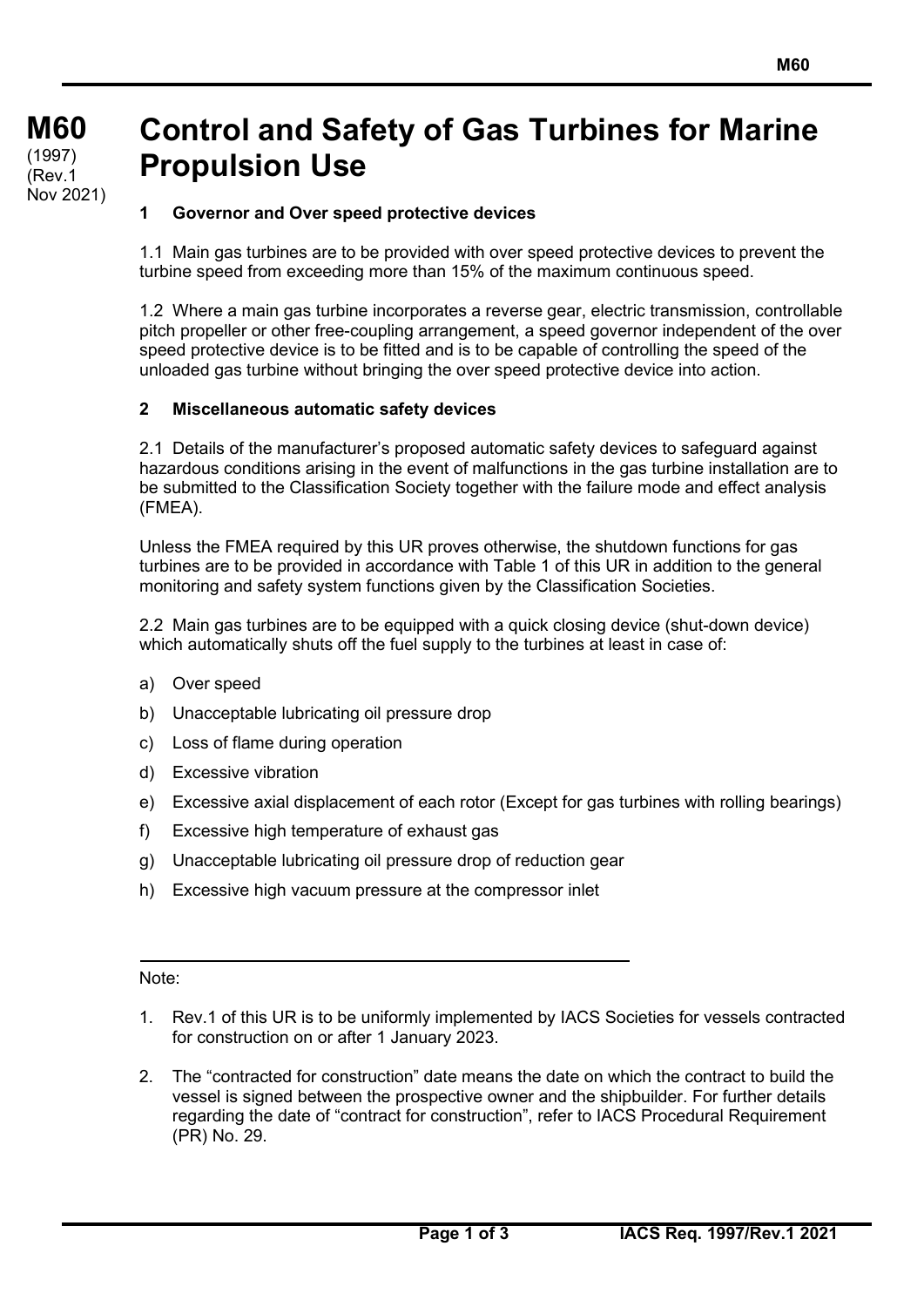2.3 The following turbine services are to be fitted with automatic temperature controls so as to maintain steady state conditions throughout the normal operating range of the main gas turbine:

- a) Lubricating oil supply
- b) Oil fuel supply (or automatic control of oil fuel viscosity as alternative)
- c) Exhaust gas

2.4 Automatic or interlocked means are to be provided for clearing all parts of the main gas turbine of the accumulation of liquid fuel or for purging gaseous fuel, before ignition commences on starting or recommences after failure to start.

2.5 Hand trip gear for shutting off the fuel in an emergency is to be provided at the manoeuvring station.

2.6 Starting devices are to be so arranged that firing operation is discontinued and main fuel valve is closed within pre-determined time, when ignition is failed.

### **3 Alarming devices**

3.1 Although in principle alarming devices listed in Table 1 are to be provided, they can be added or omitted, taking into account the result of FMEA specified in item 2.1.

3.2 Suitable alarms are to be operated by the activation of shutdown devices.